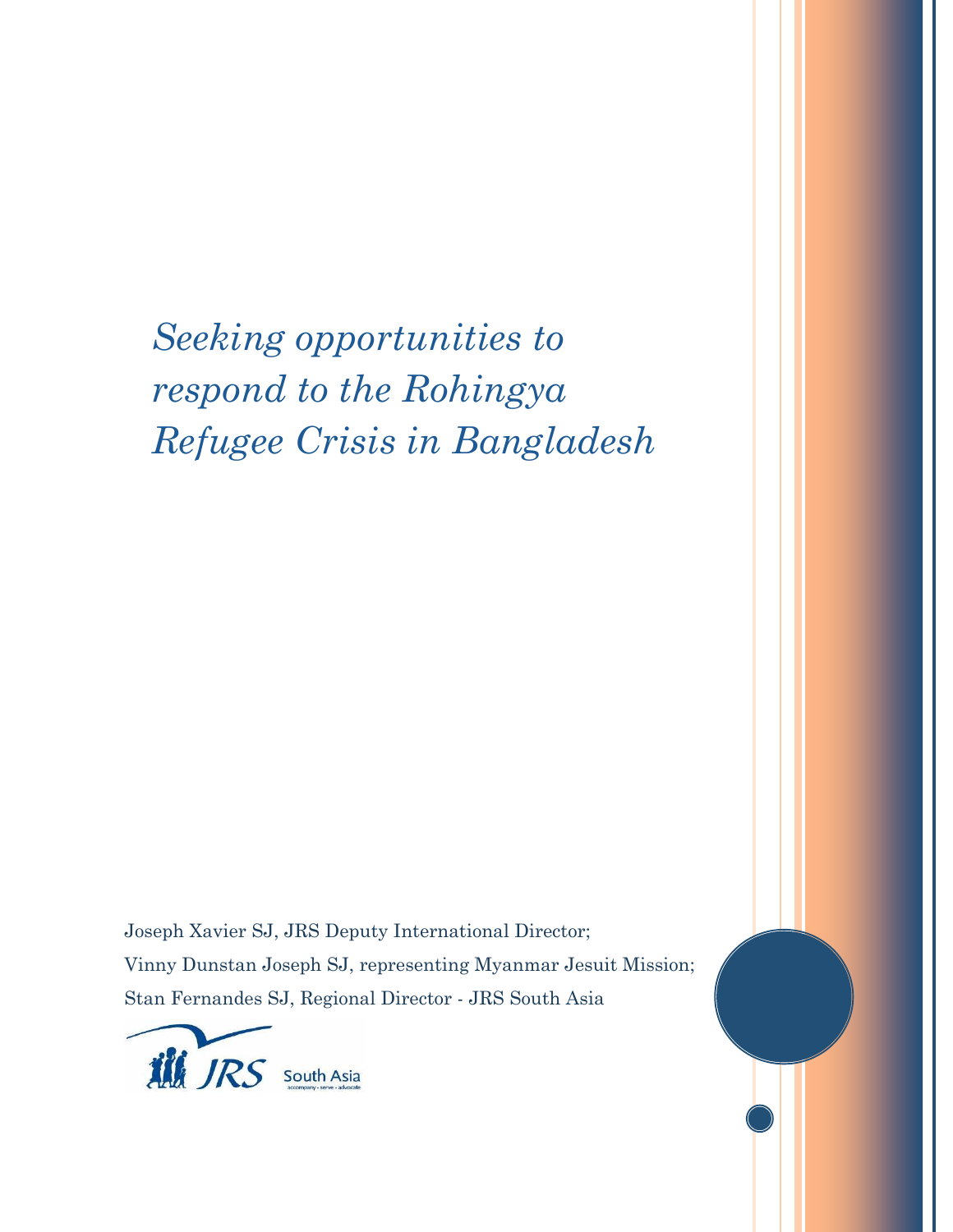### BACKGROUND

As on 28 September 2017, the new arrivals of Rohingya refugees fleeing into Bangladesh crossed half a million. More are expected! According to the Inter-



Sectoral Coordination Group (ISCG) estimates, about 713,800 Rohingyas have settled in Ukhia and Teknaf sub-districts of Cox's Bazar, Bangladesh. These comprise 501,800 new arrivals and about 212,000 who arrived before August 25, 2017, and have been accommodated in two of the biggest registered camps in Kutupalang and Nayapara. Apart from

these, there seem to be a large number of unregistered refugees among those who arrived before August 25, 2017.

In a truly humanitarian gesture, the Government of Bangladesh has come forward to receive those who have fled to Bangladesh after crossing treacherous terrain and stormy waters to escape death. However, this massive influx poses many complex challenges to the Government of Bangladesh, to UN agencies (which have already established a reasonably good coordination mechanism) and to INGOs/NGOs.

The ISGC welcome INGOs/NGOs interventions; but the government has taken a cautious approach, and mandated multiple screening processes. The government controls relief operations through the NGO Bureau. At first sight, what strikes one the most is the large presence of women and children and women carrying newborn babies, squatting on the roadsides waiting for handouts from visitors.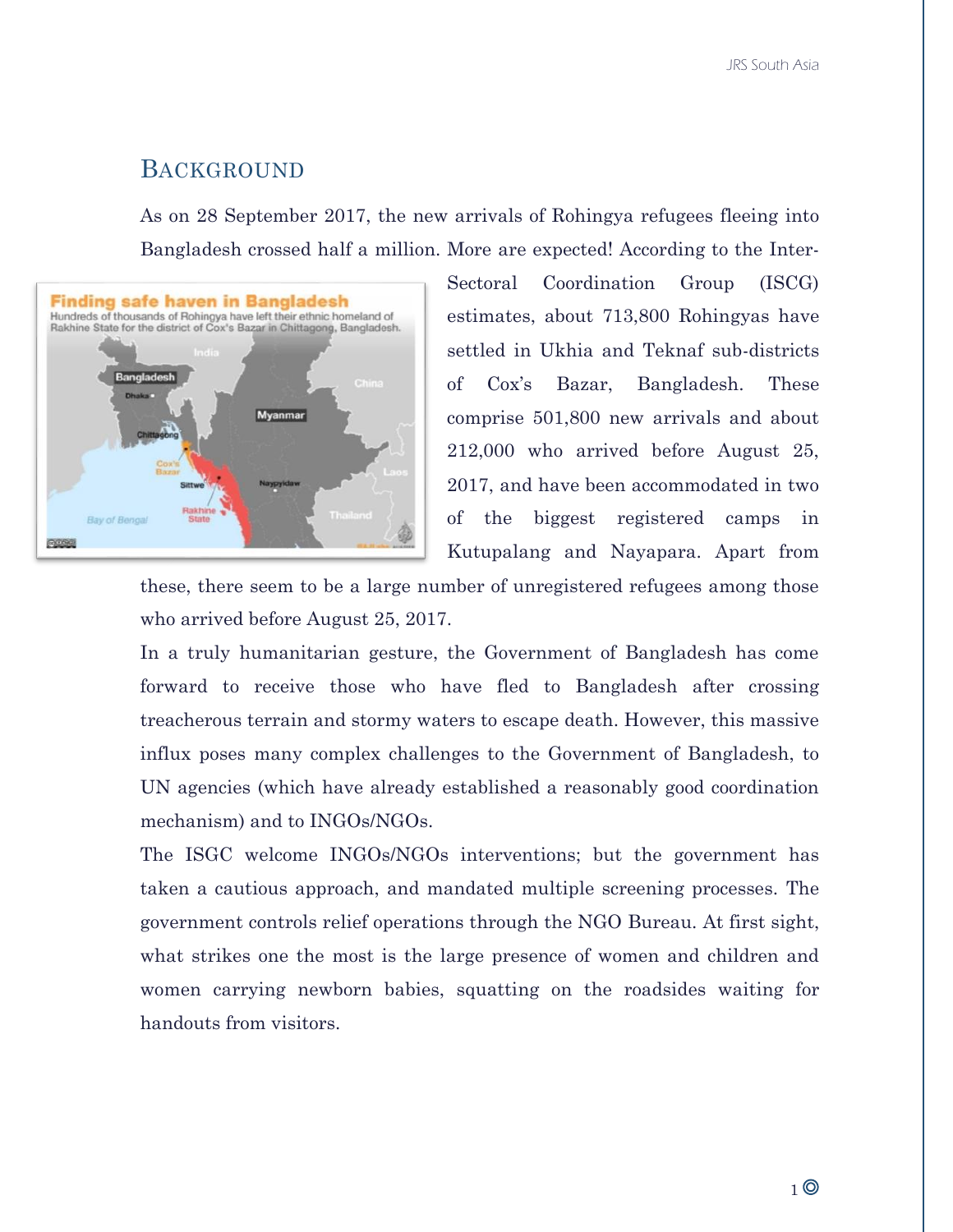

New camp site

Thousands of children just walk around begging for food and water. Many children are traumatized and in despair as they have lost their parents and are living with relatives or acquaintances. Men and women wait in serpentine queues to receive food supplies. There is no medical facility for pregnant women. Malnutrition of children is also a major concern. Except for rice rations and tarpaulin sheets, not much has reached the people. Other relief supplies are slowly trickling in.

People are in need of and are waiting patiently for any possible assistance, be it food and non-food items, shelter, Water-Sanitation and Hygiene (WASH), psychosocial support, education and health. Many project applications by NGOs have still not been cleared by the government. Prolonged delay in the response will result in chaos and possible violence.

Yet another question is how long the temporary camps set up by the government will be sustainable. People have occupied private and government lands. Already there is growing resentment among the host community, as the Rohingyas have outnumbered the host population and occupied their lands. Outbreak of communicable diseases like cholera is imminent, due to pouring rains and lack of proper sanitation facilities.

The Army and Border Security Forces have taken control of the refugee registration and of maintaining law and order in the camps. However, many,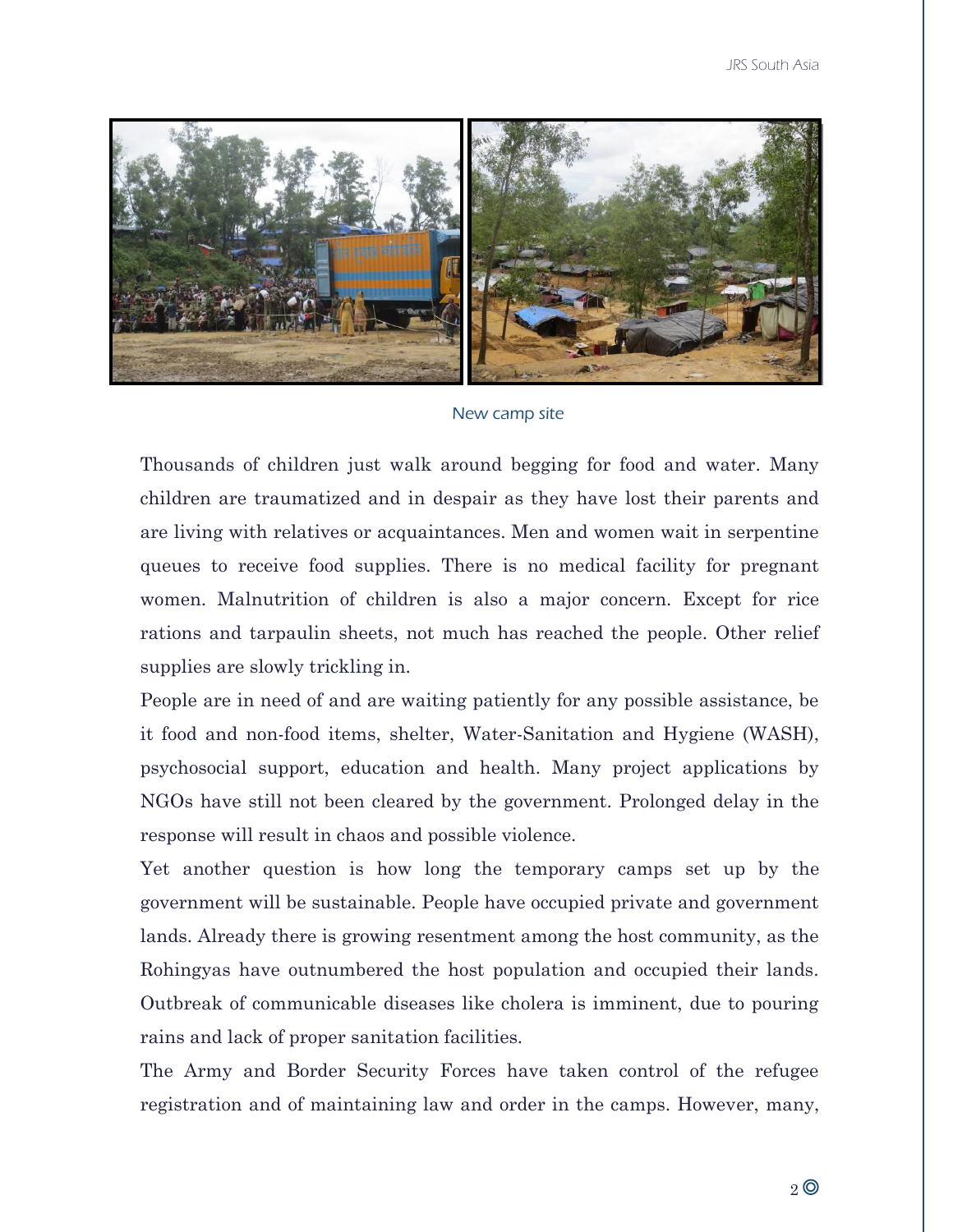without replacements, are already tired of the situation, which could soon get worse, unless viable political, administrative and humanitarian responses are found in the near future. Updated information on the situation which is changing day by day may be accessed at:<https://cxbcoordination.org/>

## OUR OBJECTIVE

Stan Fernandes SJ, JRS Regional Director of South Asia, Vinny Joseph SJ, representing Myanmar Jesuit Mission, and Joseph Xavier SJ, JRS Deputy

International Director, were deputed to explore opportunities to start a JRS outreach among the Rohingyas, not only during the emergency phase but also with a view to a long-term intervention to work for durable solutions. JRS Asia Pacific is committed to partner future interventions, but was not able to depute a representative to join the exploratory team. The team is most



With Archbishop Moses M. Costa CSC and Mr. Atul Sarker at the camp site

grateful for the solidarity and encouragement received to undertake this exploratory visit and for assurance of committed support for a JRS-Jesuit mission to respond to the unfolding Rohingya crisis.

## HOW WE WENT ABOUT

With the support of Fr Joseph Mistri SJ, Mission Superior of Bangladesh, and friends of Caritas in India and Germany, we contacted Mr Francis Atul Sarker, Executive Director of Caritas Bangladesh (CB), who organised our visit to Dhaka, Cox's Bazar and the refugee camp areas. He arranged for our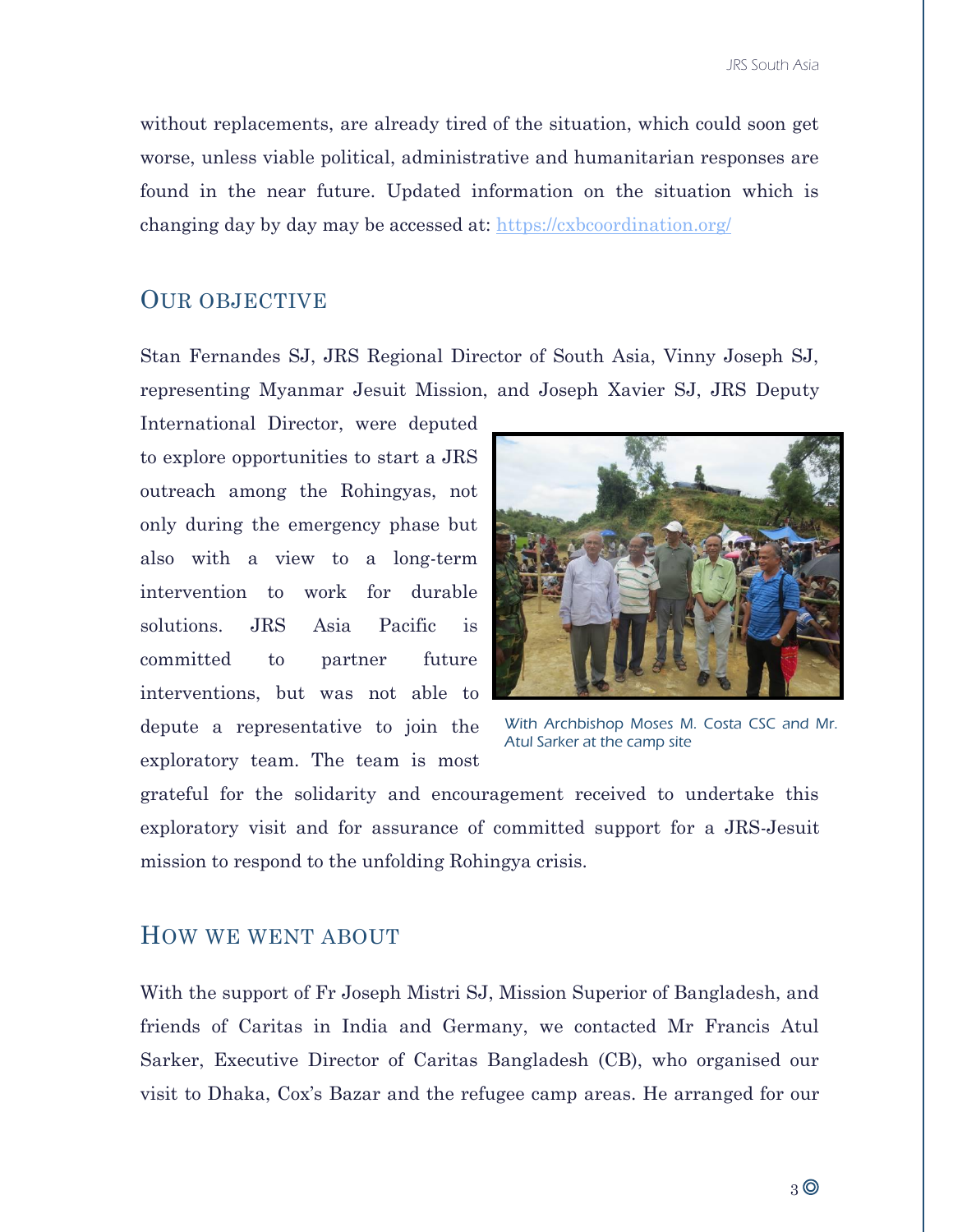field support through Mr James Gomes, Regional Director of Caritas, Chittagong. We were happy to have the opportunity to visit the camps together with Archbishop Moses M Costa CSC of Chittagong Diocese. On returning to Dhaka, we shared our experiences and discussed possible responses with the Bangladesh Mission Jesuits; and visited His Eminence Patrick D'Rozario, Cardinal of Bangladesh.

# Plans of Caritas Bangladesh

Caritas Bangladesh, with its headquarters in Dhaka, is a well appreciated NGO, serving local marginalized groups. With 8 Regional offices and about 7,000 regular staff, CB implements over 100 projects among the vulnerable populations all over the country. CB has the necessary expertise and skills to operate in emergencies.



#### New camp site

CB received approval from the NGO Bureau on 28 September, and will begin the first rollout of relief supplies on 8 October. CB plans to support 10,000 families in the first two months, with food items other than rice and some nonfood items. CB also has tentative plans for the next four months, November 2017 to February 2018, to expand its services, which will depend on resource mobilisation and identification of needs. Language will be a big hurdle in the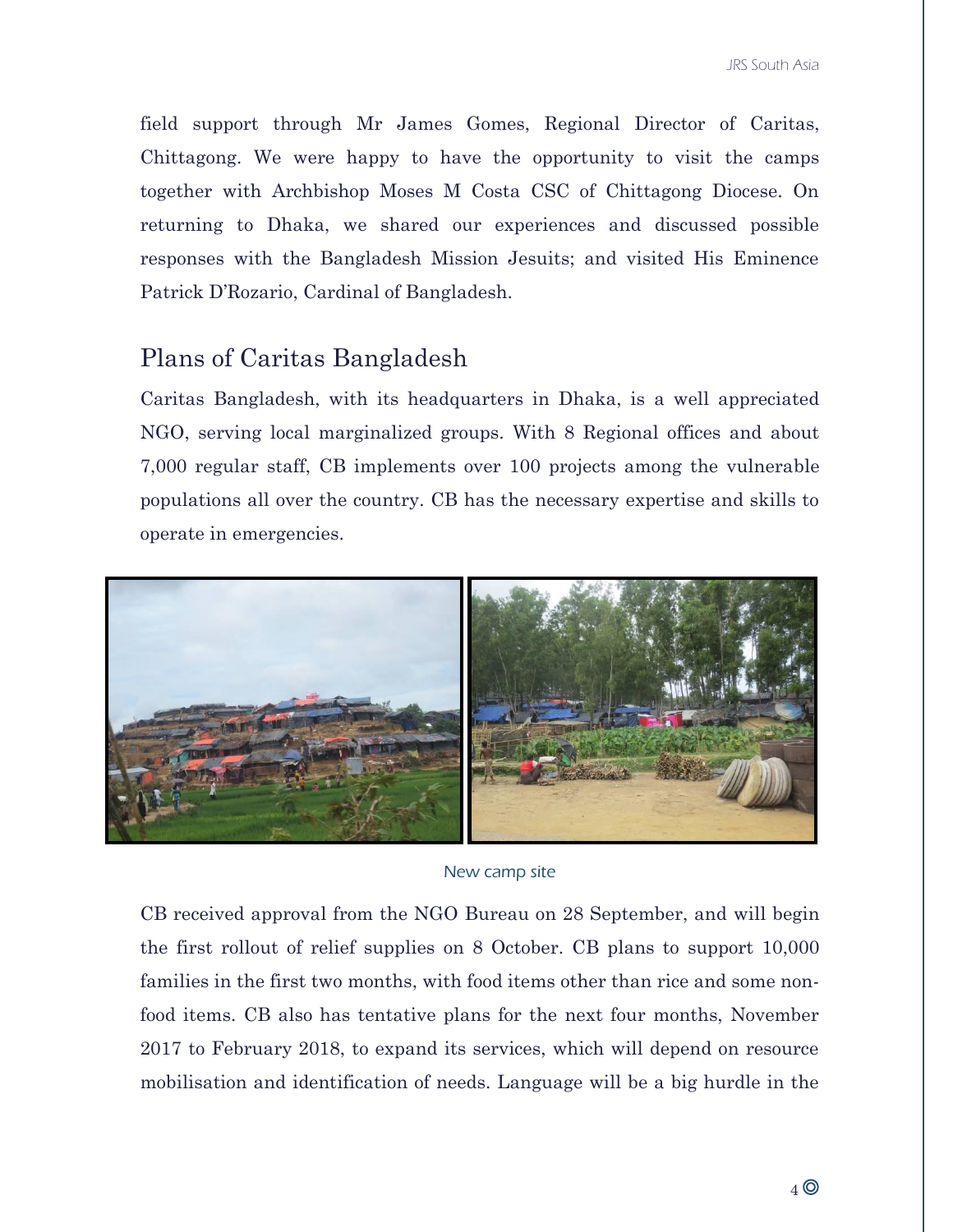field operations, as the Rohingyas do not fully understand Bangla. Yet another major challenge is to identify competent female staff, which is quite difficult in the Bangladesh context, to reach out to refugee women. CB considers this a top priority and is taking steps to address it.

To carry out the operations efficiently and effectively, CB has already set up an operational office close to the camp area and plans to have a nodal base with a simple office set up in Cox's Bazar. This nodal office is expected to deal with PR, communications, strengthening partnership with various agencies, attending cluster meetings and rapport building with local government machinery.



Meeting with CB officials and Archbishop Moses M. Costa CSC, and Meeting with UNHCR

September 2017 to February 2018 is considered Phase I, and approvals are being granted for the same to select NGOs by the NGO Bureau. The government monitors the inflow of foreign funds as well as the implementation of projects by NGOs very closely.

Earlier, apart from UN agencies, only CARE, Save the Children, Action Aid and Oxfam proposals were granted approval. BRAC (a local NGO) is very much engaged in relief operations, with local funds – to which the government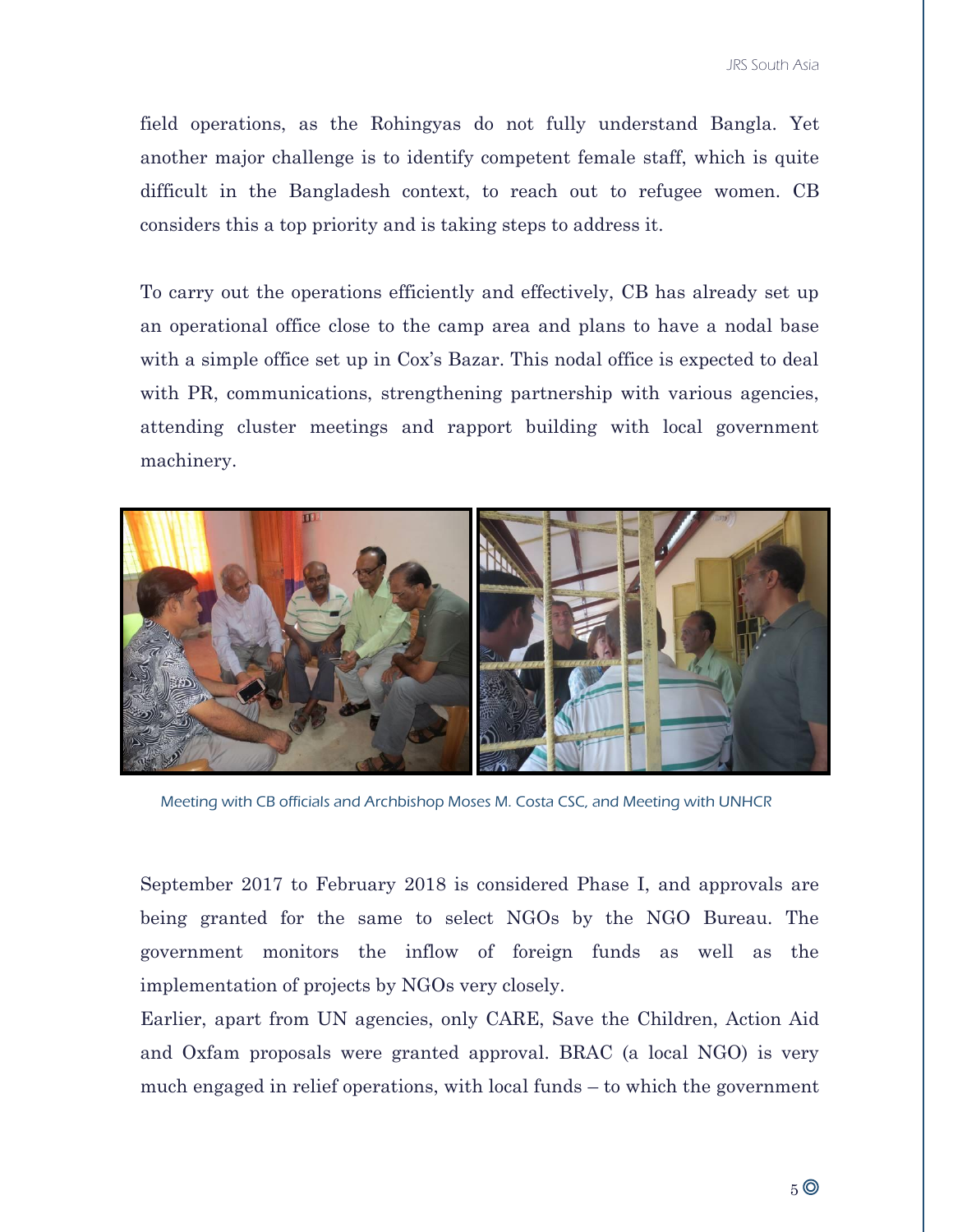has no objections. Some NGOs, who have been working in the old registered camps, are also waiting to get their proposals approved to reach out to the new arrivals. NGOs have to go through a long complex bureaucratic procedure to start relief operations, even though they may have the resources to begin services.

## A CALL THAT BECKONS US

The unfolding tragic situation challenges us to take an urgent first step to reach out to the Rohingyas through a JRS response, with the support of the Bangladesh Jesuits. To start with, we have a window of opportunity to partner CB in reaching out directly to the Rohingyas, serving under their banner. This is a necessary step, even if we plan to have a long term engagement, by registering JRS with the NGO Bureau.



Site of the old camp

UNICEF, which provides overall coordination for the education sector, has already developed a 6-month comprehensive plan till February 2018, in coordination with INGOs/NGOs, who have already received approval, to reach out to about 336,000 children in the age group of 4-14, which includes about

84,000 from the host communities, 50,000 from the prior refugee influx, 120,400 new arrivals, and about 75,600 contingency for further arrivals. The next phase of interventions will be considered after a few months, which are to be implemented from March 2018.

The need is urgent and it is important that we make a decision soon. We can get a foothold locally and begin interventions in the second phase, only by establishing our presence in the field in November 2017. Once we make this